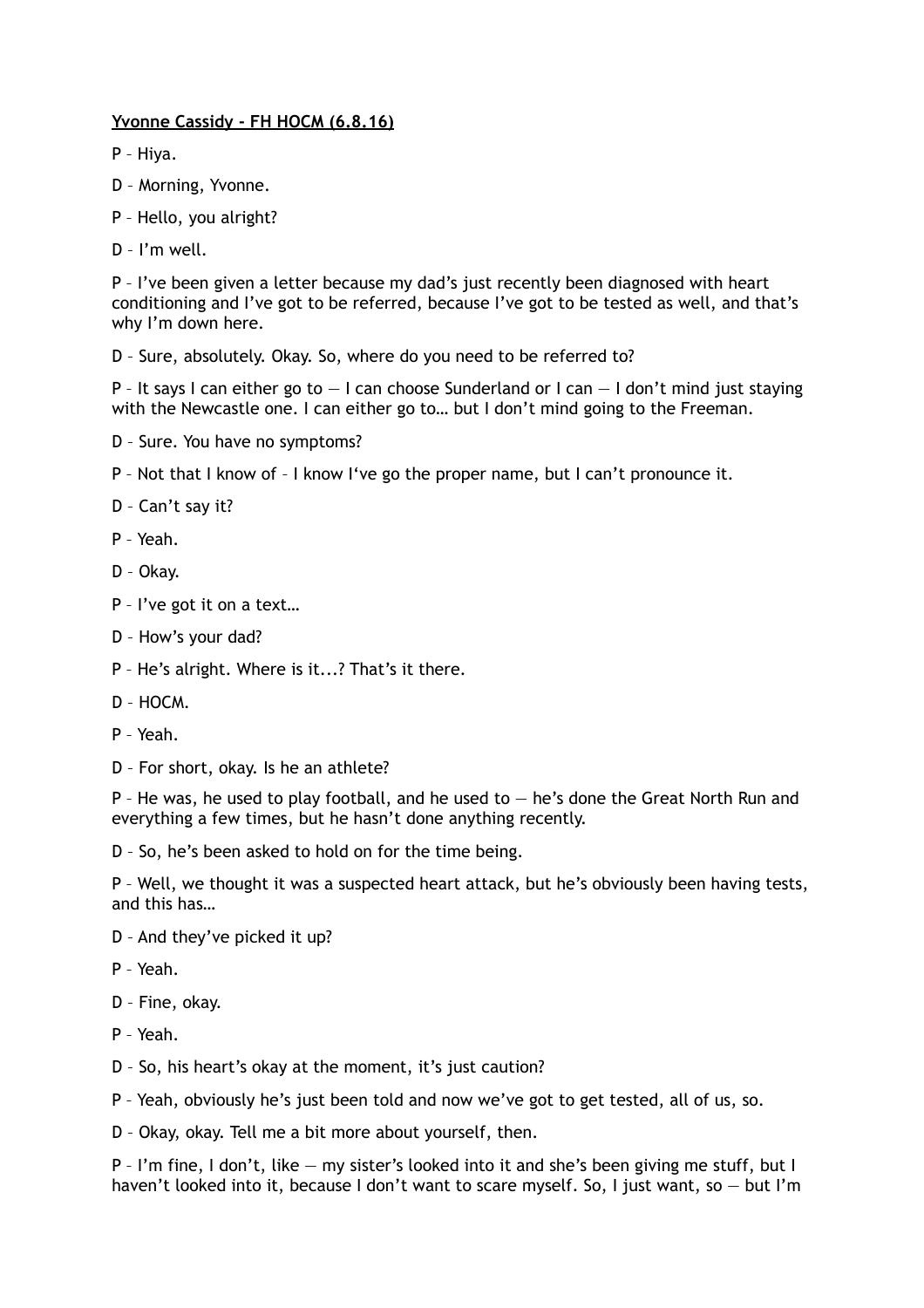alright. I haven't done any exercise since finding out, I've just  $-$  because I don't really want to…

- D What do you normally do?
- P I normally run.
- D Okay. To what extent?
- P Just a few miles, I normally just go to Herrington Park and just run around there.
- D Competitively?
- P No, just to keep fit.
- D Okay. You've been capable of doing that, clearly?
- P Yeah.
- D Without too many issues, okay. Work wise?
- P I'm fine, I've been off for two weeks, but I've been alright. I work for Sainsbury's, so.
- D And what does that involve?
- P I'm a team leader on the produce, so it's heavy lifting.
- D I was going to say, it's physical isn't it?
- P Yeah.
- D Yeah, okay, alright. Home life?
- P Fine. Single mam, two children, but I'm fine.
- D How old are the kids?
- P Ten and seven.
- D Okay, and they're well?
- P Yeah.
- D You're not a smoker?
- P No, I'm not.
- D Okay. Habits that I need to know about?
- P Probably just my drinking.
- D Tell me more.

P – I just like a few, but obviously, I do like a few jaegers and things but I'm not going to have them since finding this out; obviously because it's got the energy drink in it and stuff, and my dad got told that he had to stop drinking them as well, so I've…

D – He's easing off from caffeine and so are you.

- P Well, I only drink tea, I don't really drink coffee, so.
- D But the energy drinks are…

P – Well, it's not something I drink anyway, it's just if I go out and have it, so I've just stopped that as well.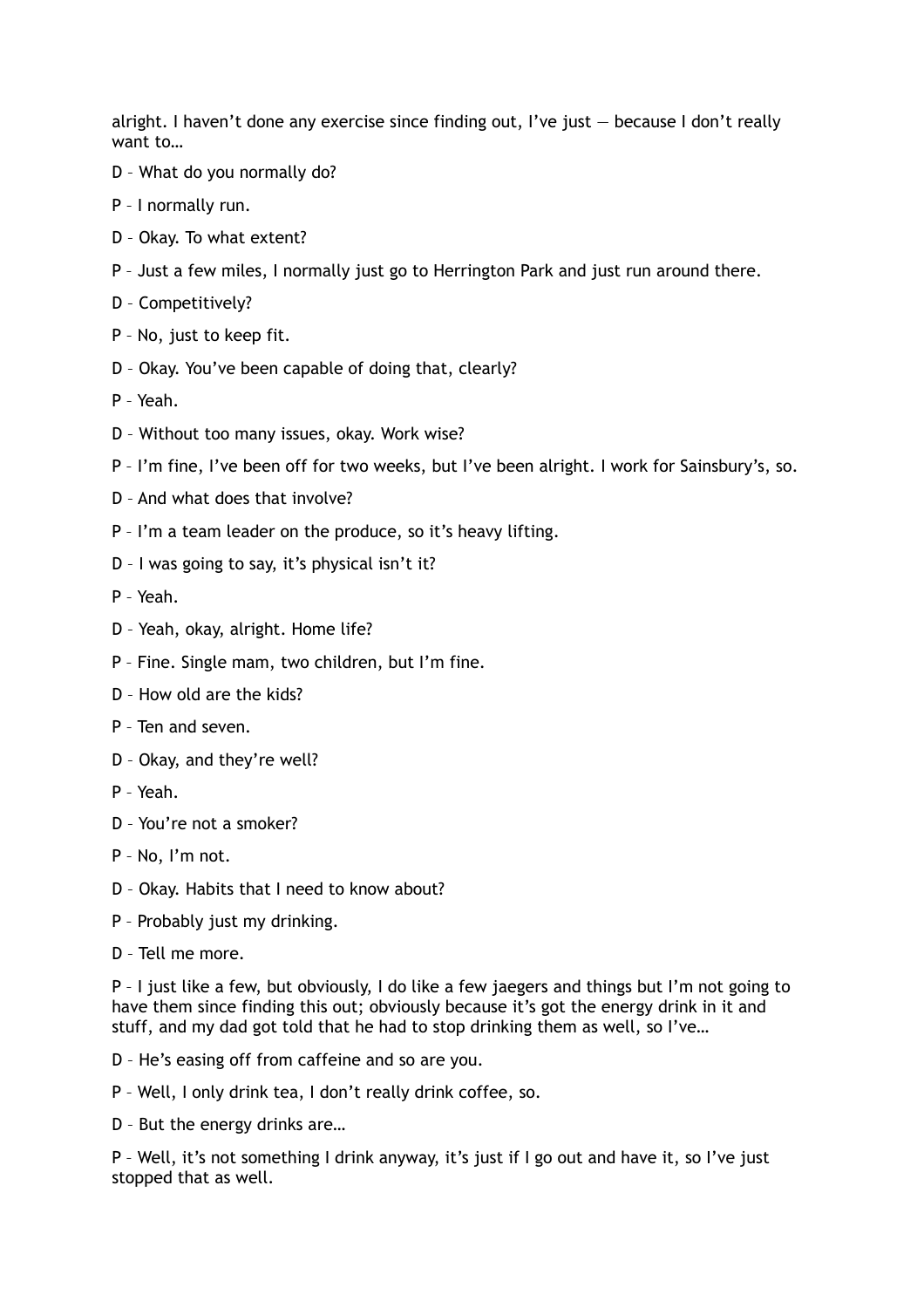D – Okay, so you had a thing about an occasional binge, though.

P – Yeah, I do, yeah.

D – Okay.

P – I know.

D – Tell me a bit more about that, if you don't mind?

P – It's just when I go out with—when I haven't got the children or when I go out with my friends and have a night out.

D – To what extent would that go to? Some people have a binge and—because a binge for me is two and a half pints.

P – Oh, it's more than that, it's a lot more than two and a half pints, yeah.

D – Okay, can you give me a figure?

P – It's normally three drinks in the house, is probably half a bottle of Disaronno, and then…

D – You're over my head, here, Disaronno? Is that a spirit?

P – Disaronno and coke. Yeah. And I have that when I'm out.

D – So, half a bottle of spirits on your own?

P – In the house, yeah, and then I go out.

D – So that's quite a lot, isn't it?

P – I know, it is, yeah.

D – Do you want any help with that?

P – No, I don't drink every day.

D – And you're planning to moderate it anyway by the sounds of things, so that's probably a good thing. Have we ever done an ECG on you, yet?

P – No.

D – No, okay. Have we checked your blood pressure?

P – No.

D – So, we could do some of these things. I can listen to your heart today, check your blood pressure, and we'll arrange for an ECG. So, no chest pain when you're exerting yourself, from the sounds of things. Breathing's fine, and you can obviously exert yourself without too much difficulty. No ankle swelling, no breathlessness on a night?

P – No, no.

D – Never suffered with asthma or anything like that?

P – I don't, but my little boy does.

D – Okay.

P – So, but he's fine.

D – Good, alright. Anything else that we need to talk about, apart from this?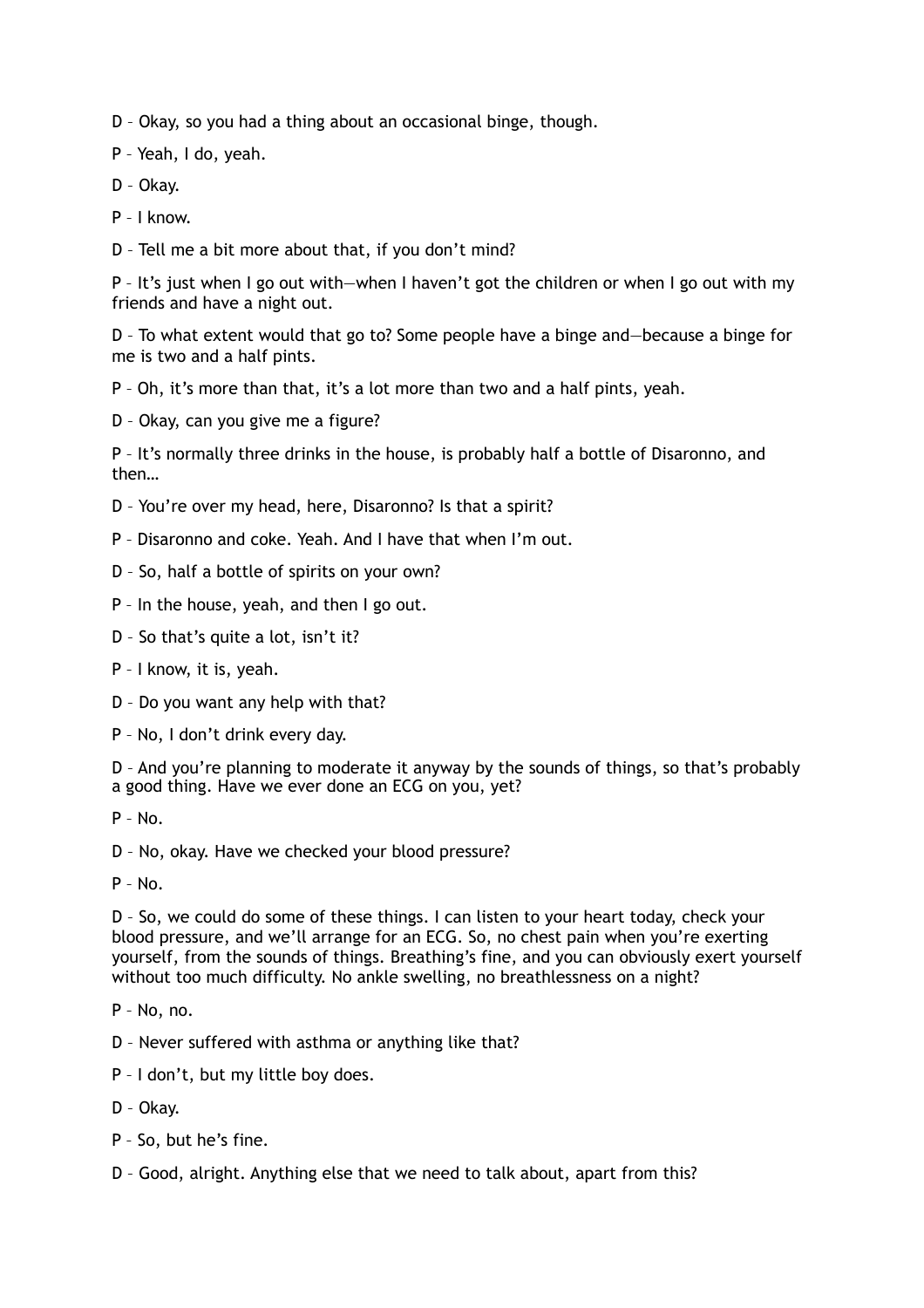$P - N_0$ 

D – So this referral, you probably want me to refer you probably through to Freeman service there?

P – Yeah.

D – Have we got a name of somebody that we're referring you to?

 $P - It's$ 

D – We referring you to Julie?

P – Yeah.

D – Okay well let's do your blood pressure and then listen to your heart. And then we can follow this up by you seeing one of my nurses for an ECG.

P – Right.

D – A normal ECG will not quite rule it out completely, but it means that if it's completely normal, that you're probably fine.…

P – Right.

D – Never aware of any palpitations, of your heart racing, or anything like that?

P – No.

D – So, normal, healthy sounding heart; not racing, normal rhythm, no added sounds. So, there's nothing that's suggesting HOCM with you at the moment, and your blood pressure's perfect. That doesn't completely rule it out, but it does give us some reassurance. So, why don't we just crack on and dictate you a letter and send you off to see Julie and the team?

P – Okay.

D – "Letter to Julie Goodfellow, BHF Cardiac Genetics nurse at the Freeman Hospital, Newcastle Upon Tyne, NE7 7DN. Regarding Yvonne Cassidy, date of birth..… Dear Julie, I am very grateful to you for seeing Julie at a routine opportunity at your own recommendation, her father has just been diagnosed with HOCM and fortunately has been very well with this, but it was found incidentally when he presented with some chest pain which would then prove not to be cardiac.

Yvonne is extremely well, is asymptomatic, does run, but not competitively and has never been restricted in her exercise capabilities; she is a young, fit, healthy single mum with two kids. Her blood pressure today was 114/74, pulse was 80 and regular, heart sounds were normal with no added sounds.

Yvonne does have a bit of a tendency to binge with her drinking, but we've talked about this and she's decided not to do any aggressive aerobic exercise until she's been screened by yourself. I've arranged to do an ECG on her at the moment. Past medications, present medications, allergies as per record. I'm very grateful for your help in organising an echocardiogram and any further appropriate testing.

Yours sincerely, Keith Birrell".

Does that sound okay? Is there anything else that you need any help with?

P – No, that sounds fine.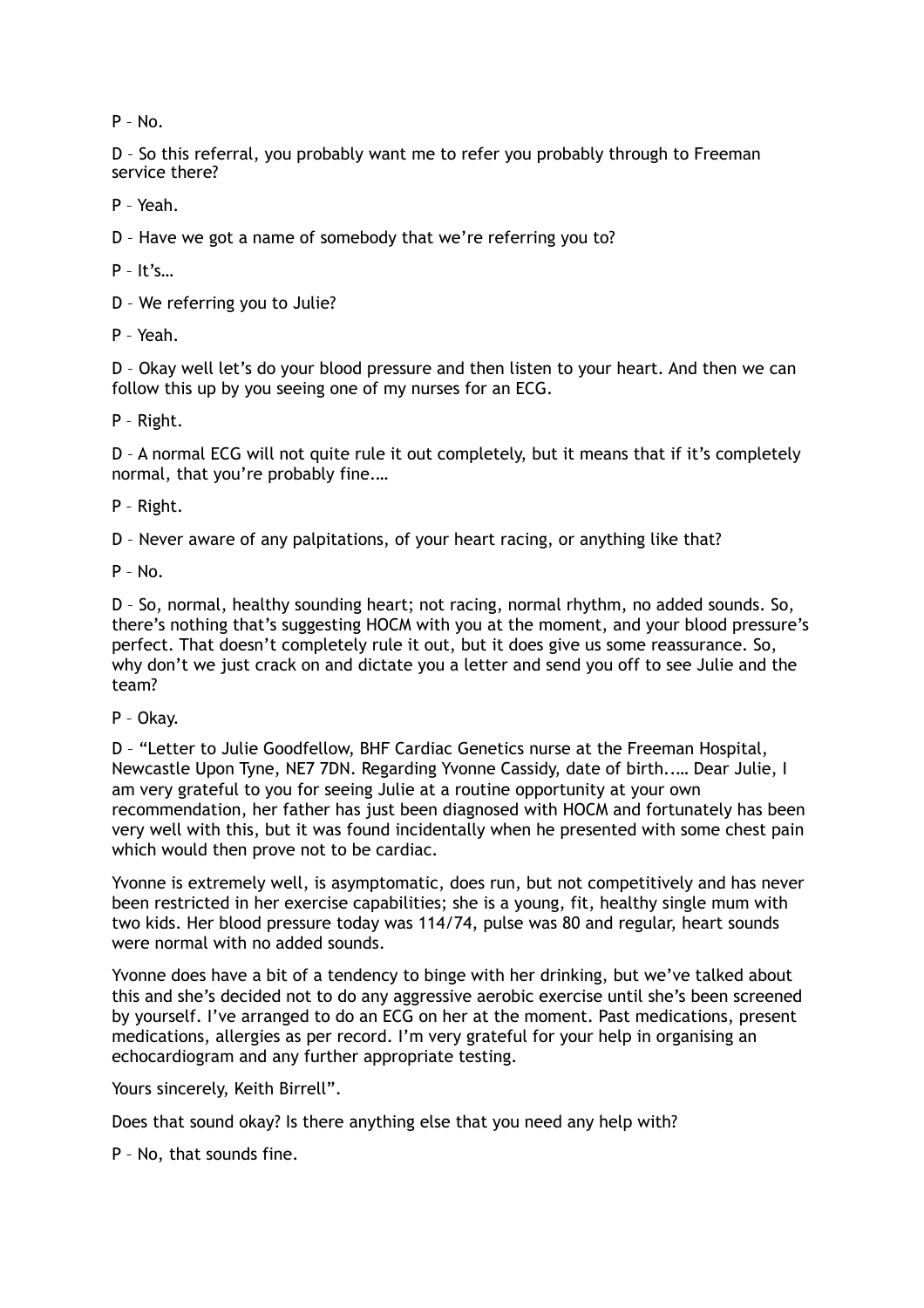D – So that's yours, I don't think we need to take that from you?

P – No, I think you…

- D Oh, we need to—
- P Yeah, I need to send that back to them because I've got to return it.

D – So if I stamp that so that you can send that back off and just say that I've done that.

P - Lovely.

D – Would you need me to send that with the letter, you probably do, don't you? So, that can go with it, can't it, really?

P - Yep, lovely. That's fine.

D - Any queries?

P – No, just obviously if there's anything that I shouldn't really be doing because obviously I don't—obviously, my dad was fit and healthy, and then he just went, and he was in hospital for a while, obviously because they thought it was a heart attack. So, I just want to know If I shouldn't be doing anything or if there's anything I should be doing to…

D – I think you can safely carry on with normal activities, but I think it's a sensible thing for you to not be running at the moment, particularly if it's more aggressive. But, you can gently—you can go to the gym, that's absolutely fine, but I don't think you should be doing any endurance running and I don't think you should be sprinting.

P – Right.

D – So you shouldn't be expecting more of your body than you're normally able to do. I don't see this causing you any difficulties.

P – No, that's fine.

D – We'll do that ECG, if that's completely normal then you could probably carry on with your running, but let's wait for a couple of weeks until at least we know from Julie how long it's going to be until the ultrasound scan for your heart. But I think if your ECG's fine, then it's highly unlikely that you've got HOCM or anything significant at the moment.

P – Alright.

D – But the echo will give you a bit more reassurance and you can probably get back to being a bit more aggressive with your exercise after that stage. Does that sound okay?

P – Yeah, no, that's fine. Yeah.

- D Okay, goodbye.
- P Okay, that's lovely, thank you.
- D You're welcome.
- P Thank you very much.

D – There's a remote, tiny risk of sudden cardiac death with HOCM, and that's why we're cautious about it, and that can be treated to reduce that risk.

P – No that's fine.

D – Okay.